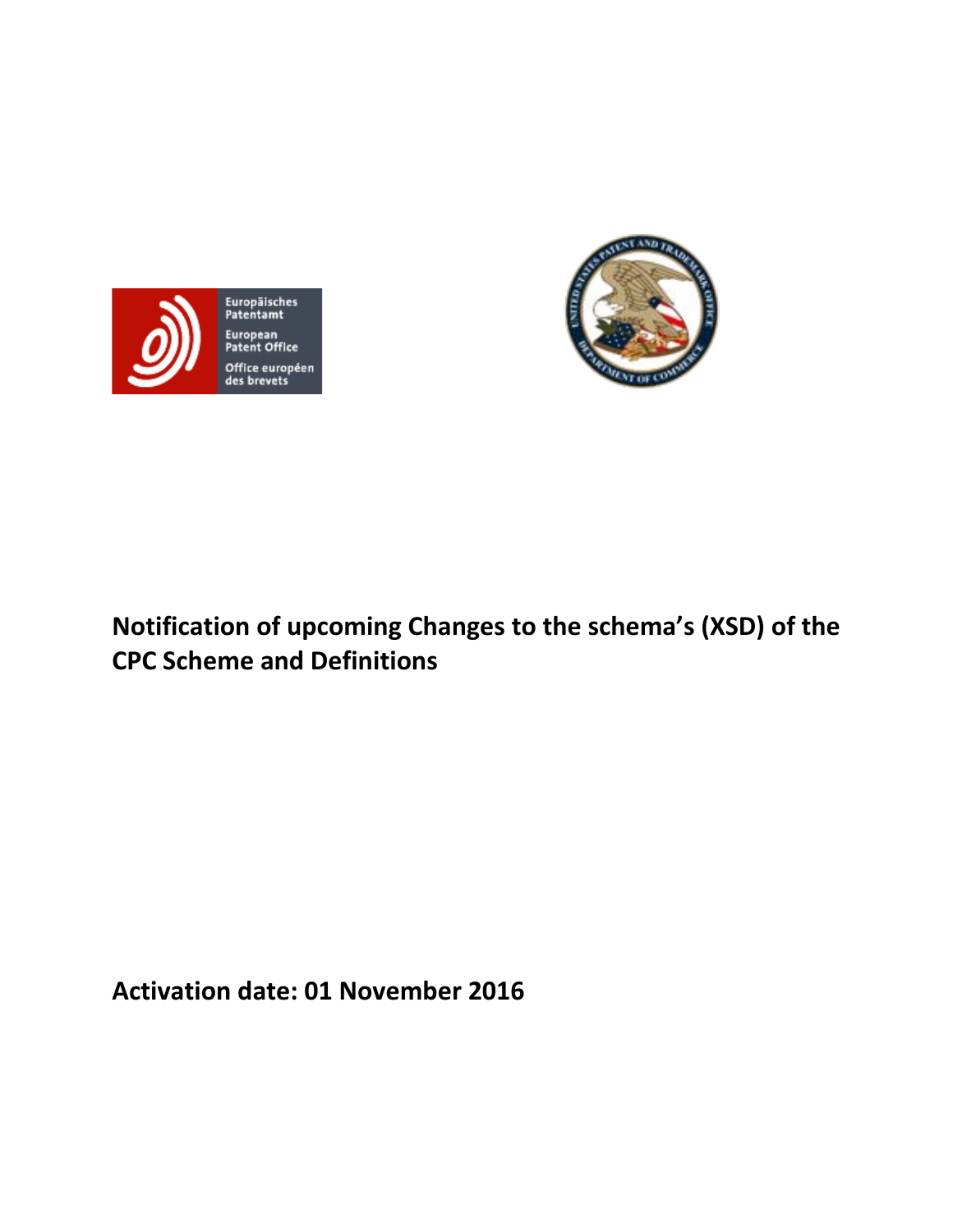# **Contents**

| $\mathbf{1}$ |       |  |                                                                            |  |
|--------------|-------|--|----------------------------------------------------------------------------|--|
| 2            |       |  |                                                                            |  |
|              | 2.1   |  |                                                                            |  |
|              | 2.2   |  |                                                                            |  |
|              | 2.3   |  |                                                                            |  |
| 3            |       |  |                                                                            |  |
|              | 3.1   |  |                                                                            |  |
|              | 3.2   |  |                                                                            |  |
|              | 3.3   |  |                                                                            |  |
| 3.4          |       |  |                                                                            |  |
|              | 3.4.1 |  |                                                                            |  |
|              | 3.4.2 |  | Rename cpc-specific-text inside notes-and-warnings to cpc-specific-note 16 |  |
|              | 3.4.3 |  | Other cleanup and further restrictions (no impact on XML instances)  17    |  |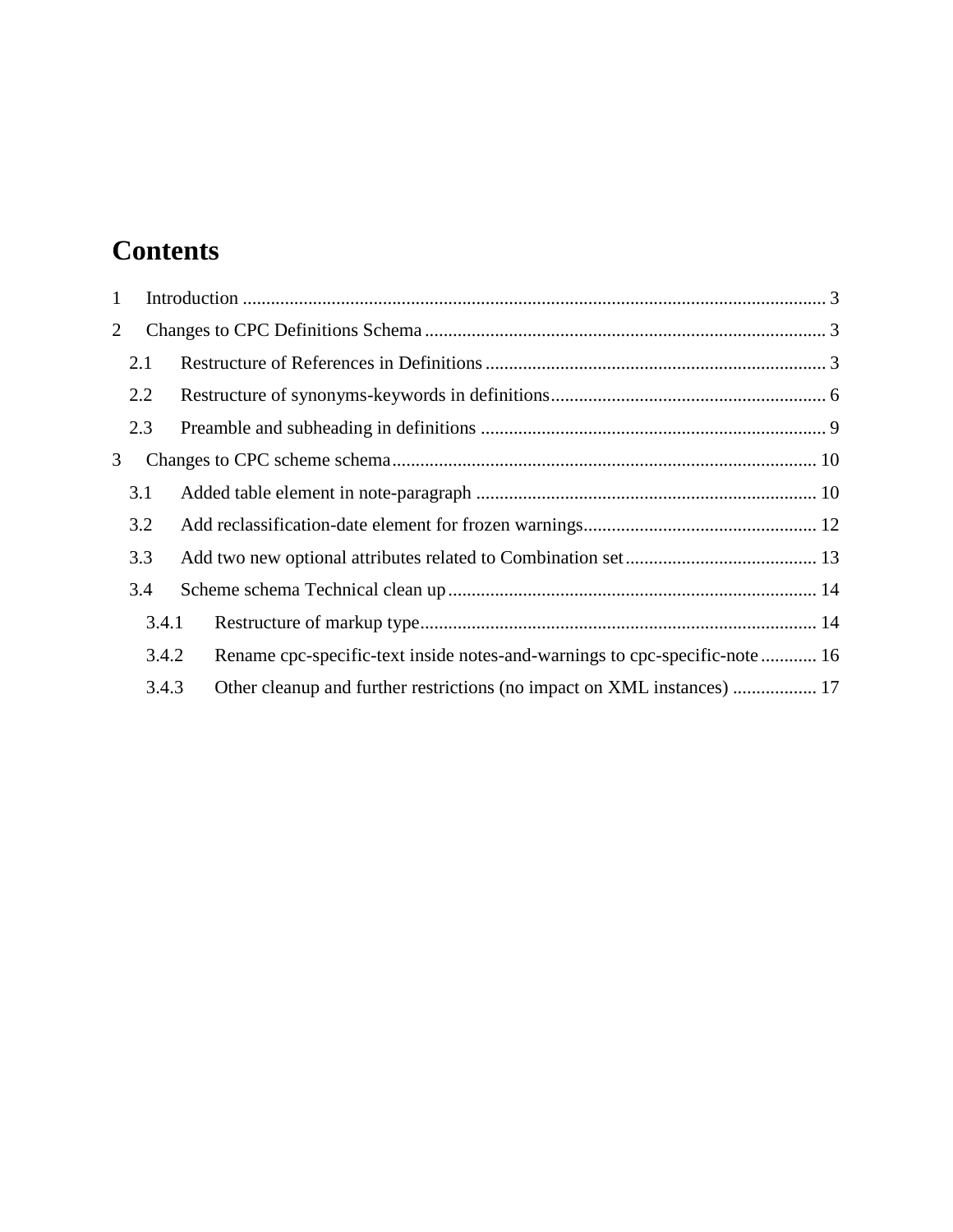# <span id="page-2-0"></span>1 Introduction

The EPO and USPTO have agreed to introduce improvements to the schema's of the CPC scheme and definitions. The changes will enter into force with the November 2016 release. The full set of files for scheme and definitions is expected to be available for pre-release in early October 2016 on [www.cpcinfo.org.](http://www.cpcinfo.org/)

In this document the changes are described and illustrated. This document is supported with sample files that will illustrate in more detail the changes, including the XSDs. The content of data in the sample files might not reflect the current official data, however the format is according to the introduced changes.

# <span id="page-2-1"></span>2 Changes to CPC Definitions Schema

# <span id="page-2-2"></span>2.1 Restructure of References in Definitions

- 1. Added two new elements: application-references, residual-references
- 2. Moved all references (limiting-references, application-references, residual-references, informative-references) into **references** element which is one single section of definitions.

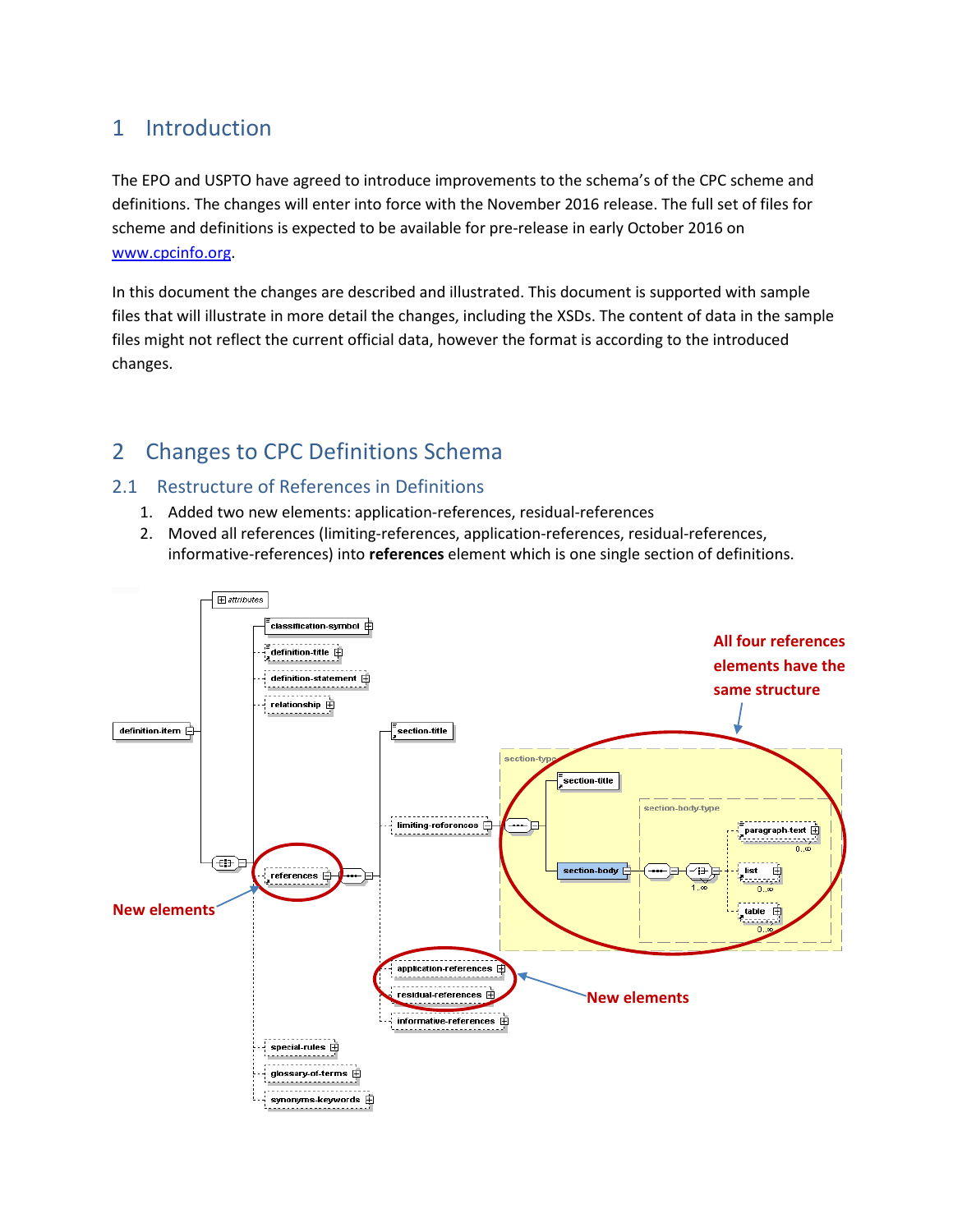<**references**> <section-title>References</section-title> <**limiting-references**> <section-title>Limiting references</section-title> <section-body><paragraph-text type="preamble">This subclass/group does not cover:</paragraph-text><table> <table-row> <table-column preferred-width="14.25cm"> <paragraph-text type="body">Combinations or associations of metal-working machines, not directed to a particular result; Details, components or accessories for machine tools.</paragraph-text> </table-column> <table-column preferred-width="2.81cm"> <paragraph-text type="body"><class-ref scheme="cpc">B23Q</class-ref></paragraph-text> </table-column> </table-row>  $\epsilon$ /table $\epsilon$ </section-body> </**limiting-references**> <**application-references**> <section-title>Application-oriented references</section-title> <section-body><paragraph-text type="preamble">Examples of places where the subject matter of this place is covered when specially adapted, used for a particular purpose, or incorporated in a larger system:</paragraph-text><table> <table-row> <table-column preferred-width="14.25cm"> <paragraph-text type="body">Cutting implements specially adapted for horticultural purposes; Delimbing standing trees</paragraph-text> </table-column> <table-column preferred-width="2.81cm"> <paragraph-text type="body"><class-ref scheme="cpc">A01G3/00</class-ref></paragraph-text> </table-column> </table-row> </table> </section-body> </**application-references**> <**residual-references**> <section-title> References out of a residual place</section-title> <section-body><paragraph-text type="preamble">Examples of places in relation to which this place is residual:</paragraphtext><table> <table-row> <table-column preferred-width="14.25cm"> <paragraph-text type="body">Tools or bench devices not otherwise provided for, for fastening, connecting</paragraph-text> </table-column> <table-column preferred-width="2.81cm"> <paragraph-text type="body"><class-ref scheme="cpc">B25B</class-ref></paragraph-text> </table-column> </table-row> </table> </section-body> </**residual-references**> **<informative-references>** <section-title>Informative references</section-title> <section-body><paragraph-text type="preamble">Attention is drawn to the following places, which may be of interest for search:</paragraph-text> <table> <table-row> <table-column preferred-width="14.25cm"> <paragraph-text type="body">Machines, devices or processes for planing, slotting, shearing, broaching</paragraph-text> </table-column> <table-column preferred-width="2.81cm"> <paragraph-text type="body"><class-ref scheme="cpc">B23D</class-ref></paragraph-text> </table-column> </table-row> </table> </section-body> **</informative-references>** </**references**>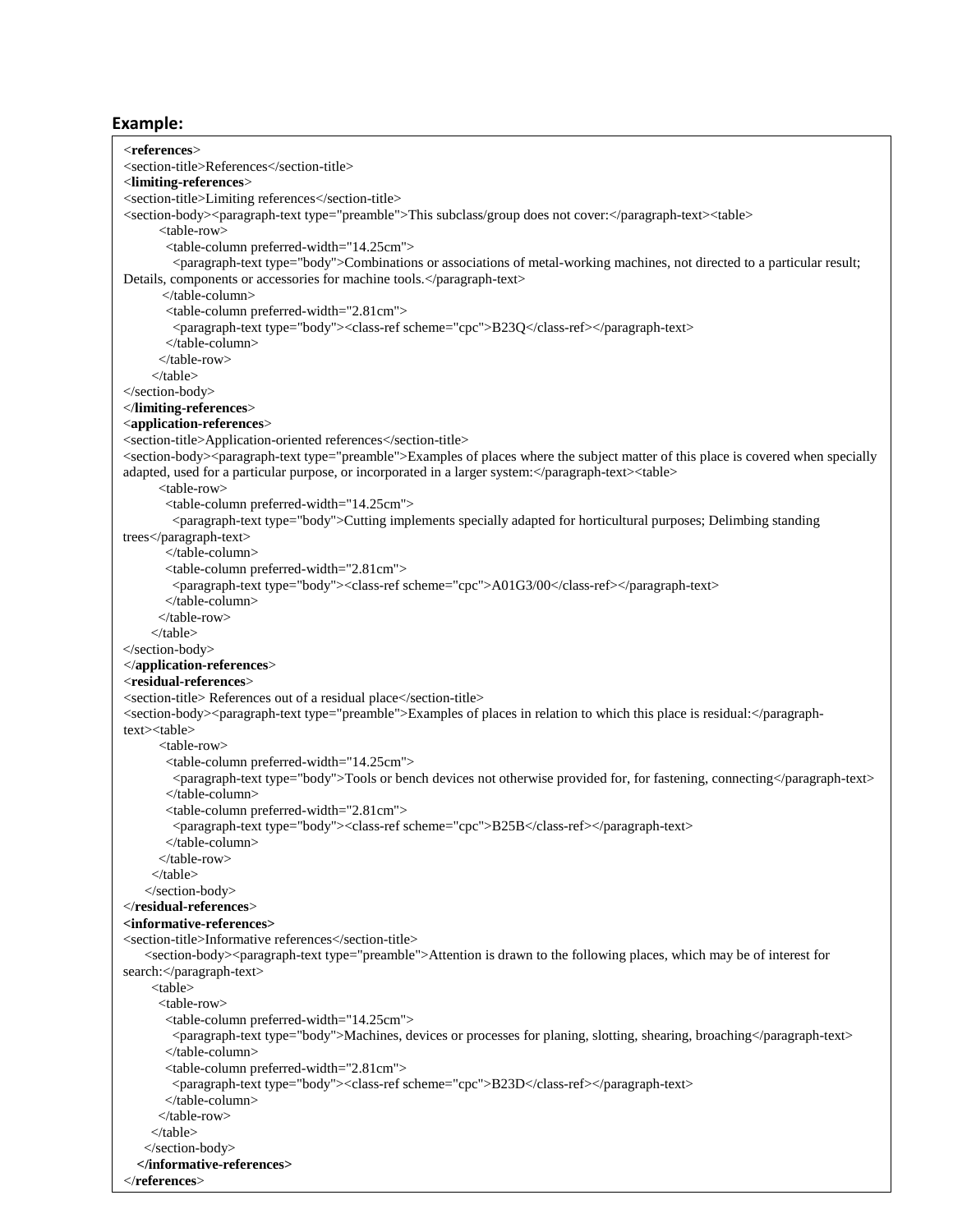# **Sample Text in publication after the schema change:**

### **References:**

### *Limiting References*

| This subclass does not cover:                          |          |  |  |
|--------------------------------------------------------|----------|--|--|
| Regulating electric characteristics of arcs in general | G05F1/02 |  |  |

#### *Application-oriented References*

*Examples of places where the subject matter of this subclass is covered when specially adapted, used for a particular purpose, or incorporated in a larger system:* 

| Intra-cavitary probes with motor driven transducer elements $\frac{1.461B8}{12}$ |  |
|----------------------------------------------------------------------------------|--|
|----------------------------------------------------------------------------------|--|

### *References out of a residual place*

*Examples of places in relation to which this place is residual:*

| Electric discharge tubes                                                                                                    | <b>H01J</b>                                |
|-----------------------------------------------------------------------------------------------------------------------------|--------------------------------------------|
| Electric discharge lamps                                                                                                    | H01J 61/00-<br>H01J 65/00                  |
| Electric incandescent lamps                                                                                                 | <b>H01K</b>                                |
| Semiconductor devices with at least one particular jump barrier or<br>surface barrier, specially adapted for light emission | H01L 27/15,<br>H01L 33/00                  |
| Organic light emitting devices (OLED)                                                                                       | H01L 27/32,                                |
| Stimulated-emission devices                                                                                                 | H01L 51/50<br><b>H01S</b>                  |
| Plasma torches                                                                                                              | $H$ <sub>05</sub> $H$ <sub>1</sub> /26     |
| <b>Electric lighting</b>                                                                                                    | Numerous areas of<br>technology, e.g. F21. |

#### *Informative Reference*

*Attention is drawn to the following places, which may be of interest for search:* 

| Measuring of temperature by colorimeter | G01J       |
|-----------------------------------------|------------|
| Control of temperature in general       | G05D 23/00 |
| Regulating electric power in general    | G05F 1/66  |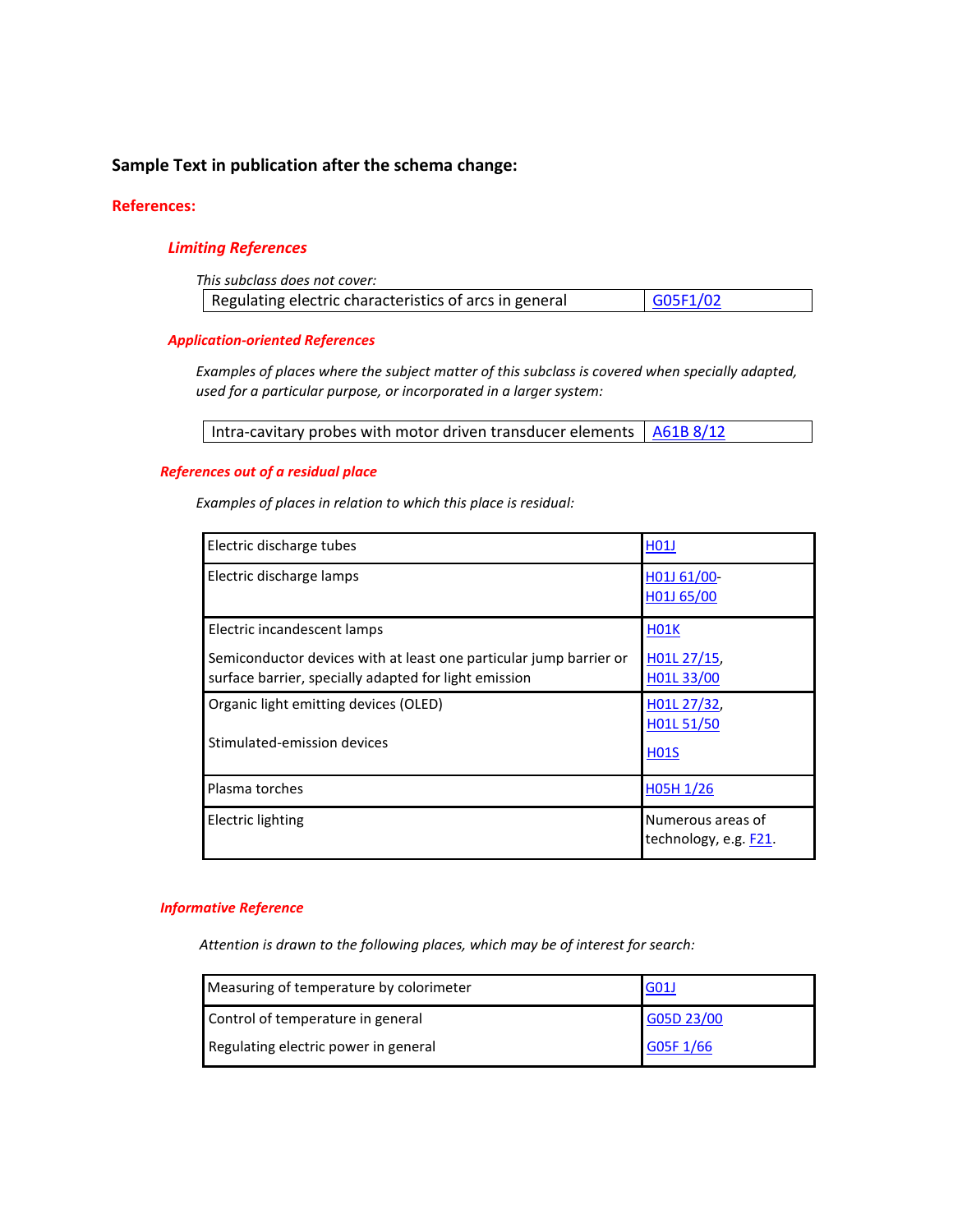# <span id="page-5-0"></span>2.2 Restructure of synonyms-keywords in definitions

Subdivide synonyms-keywords section into four subsections: abbreviations, synonyms, instead-ofwords, and special-meanings

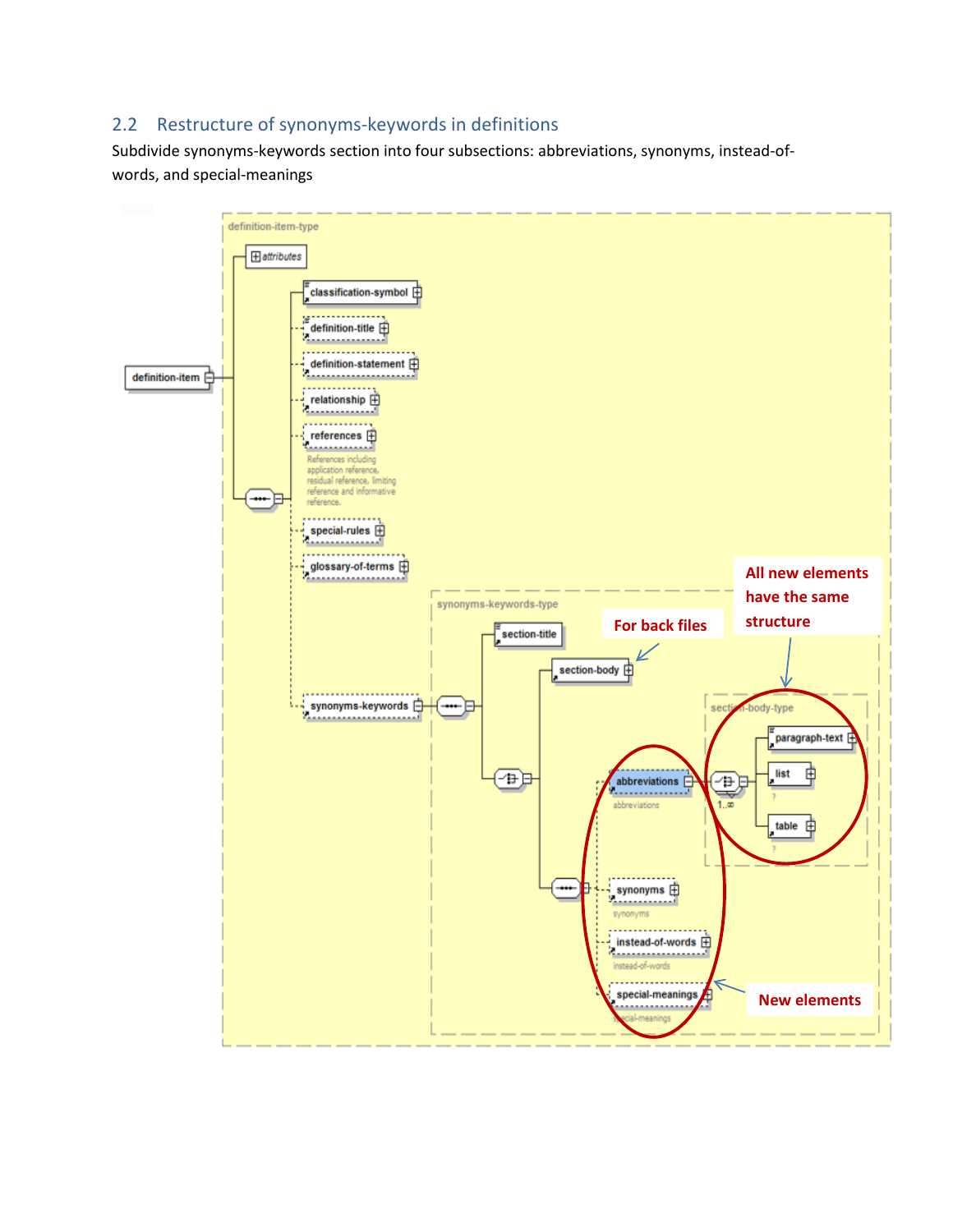| <synonyms-keywords></synonyms-keywords>                                                                                                                               |
|-----------------------------------------------------------------------------------------------------------------------------------------------------------------------|
| <section-title>Synonyms and Keywords</section-title>                                                                                                                  |
| <abbreviations></abbreviations>                                                                                                                                       |
| <paragraph-text type="preamble">In patent documents the following abbreviation are often used:</paragraph-text>                                                       |
| text>                                                                                                                                                                 |
| $<$ table $>$                                                                                                                                                         |
| <table-row></table-row>                                                                                                                                               |
| <table-column preferred-width="4.64cm"></table-column>                                                                                                                |
| <paragraph-text type="body">AOV</paragraph-text>                                                                                                                      |
|                                                                                                                                                                       |
| <table-column preferred-width="10.4cm"></table-column>                                                                                                                |
| <paragraph-text type="body">Autonomously Operated Vehicle</paragraph-text>                                                                                            |
|                                                                                                                                                                       |
|                                                                                                                                                                       |
| $\langle$ table>                                                                                                                                                      |
| $\langle$ abbreviations>                                                                                                                                              |
| <synonyms></synonyms>                                                                                                                                                 |
| <paragraph-text type="preamble">In patent documents the following words/expressions are often used as</paragraph-text>                                                |
| synonyms:                                                                                                                                                             |
| $<$ list $>$                                                                                                                                                          |
| <list-item><paragraph-text>conning-tower; and sail; or fin; </paragraph-text></list-item>                                                                             |
| $\langle$ list>                                                                                                                                                       |
|                                                                                                                                                                       |
| <instead-of-words></instead-of-words>                                                                                                                                 |
| <paragraph-text type="preamble">In patent documents the word/expression in the first column is often used</paragraph-text>                                            |
| instead of the word/expression in the second column which is used in the classification scheme of this                                                                |
| place:                                                                                                                                                                |
| <table></table>                                                                                                                                                       |
| <table-row></table-row>                                                                                                                                               |
| <table-column></table-column>                                                                                                                                         |
| <paragraph-text type="body">(underwater) wing or rudder</paragraph-text>                                                                                              |
|                                                                                                                                                                       |
| <table-column></table-column>                                                                                                                                         |
| <paragraph-text>hydrofoil</paragraph-text>                                                                                                                            |
|                                                                                                                                                                       |
|                                                                                                                                                                       |
| $\langle$ table $\rangle$                                                                                                                                             |
|                                                                                                                                                                       |
| $<$ special-meanings>                                                                                                                                                 |
| <paragraph-text type="preamble">In patent documents the word/expression in the first column is often used with<br/>the meaning in the second column:</paragraph-text> |
| $<$ table $>$                                                                                                                                                         |
| <table-row></table-row>                                                                                                                                               |
| <table-column></table-column>                                                                                                                                         |
| <paragraph-text>conning-tower</paragraph-text>                                                                                                                        |
|                                                                                                                                                                       |
| <table-column></table-column>                                                                                                                                         |
| <paragraph-text>the (armoured) pilot house of a surface warship</paragraph-text>                                                                                      |
|                                                                                                                                                                       |
|                                                                                                                                                                       |
|                                                                                                                                                                       |
|                                                                                                                                                                       |
|                                                                                                                                                                       |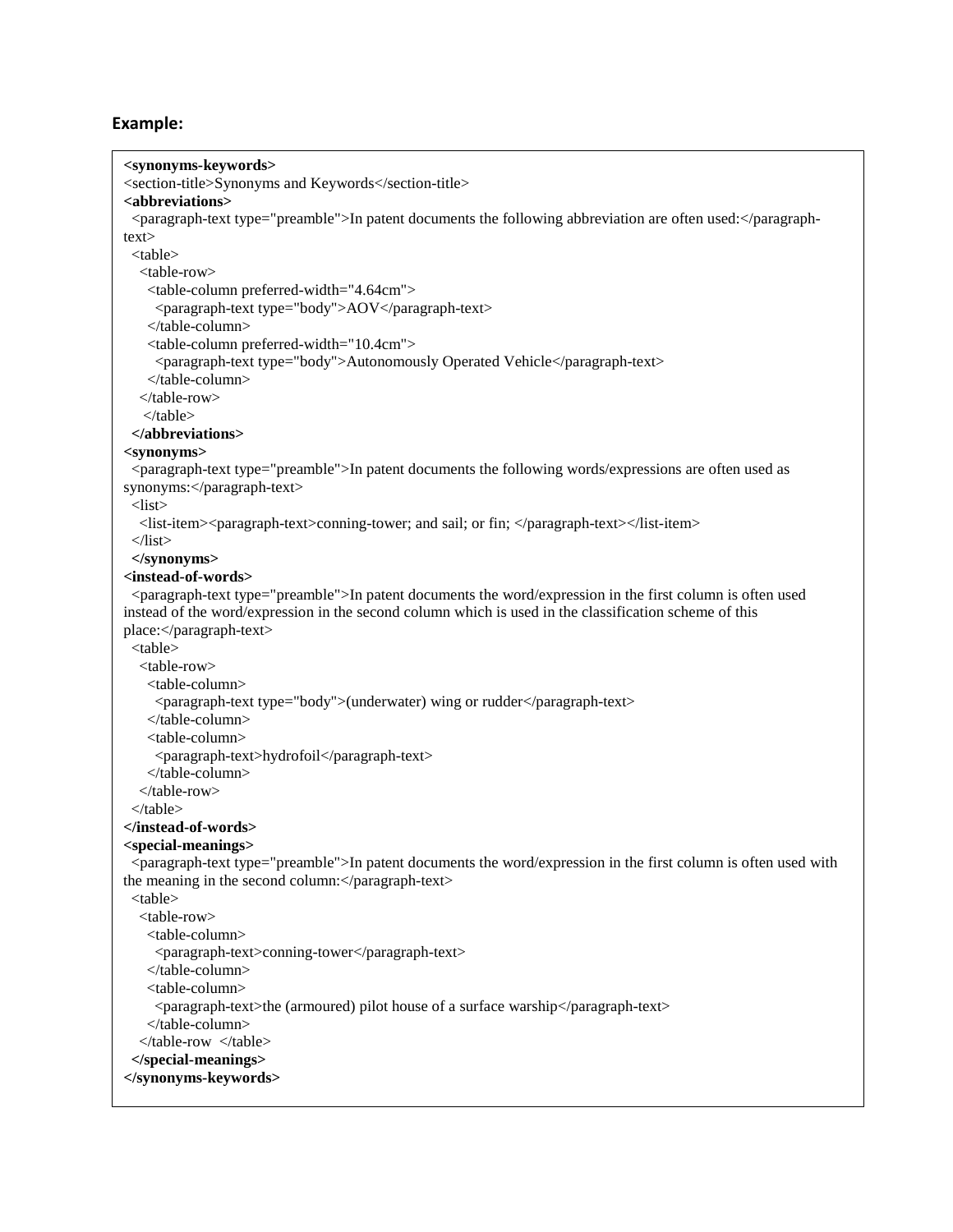## **Sample Text in publication after the schema change:**

# **Synonyms and Keywords**

*In patent documents the following abbreviation are often used:*

| LFD         | Light emitting diode            |
|-------------|---------------------------------|
| <b>OLED</b> | Organic Light emitting diode    |
| <b>CCFL</b> | Cold Cathode Fluorescent lamp   |
| <b>CFL</b>  | <b>Compact Fluorescent lamp</b> |
| HID         | High Intensity discharge lamp   |
| <b>HPS</b>  | High Pressure lamp              |

*In patent documents the following words/expressions are often used as synonyms:*

- liquid, fluid , water
- Raney catalyst, sponge-metal catalyst, skeletal catalyst

*In patent documents the word/expression in the first column is often used instead of the word/expression in the second column which is used in the classification scheme of this place:*

| fluid    | liquid |
|----------|--------|
| location | site   |

*In patent documents the word/expression in the first column is often used with the meaning* 

*in the second column:*

| Examining  | Measuring            |
|------------|----------------------|
| compacting | compression moulding |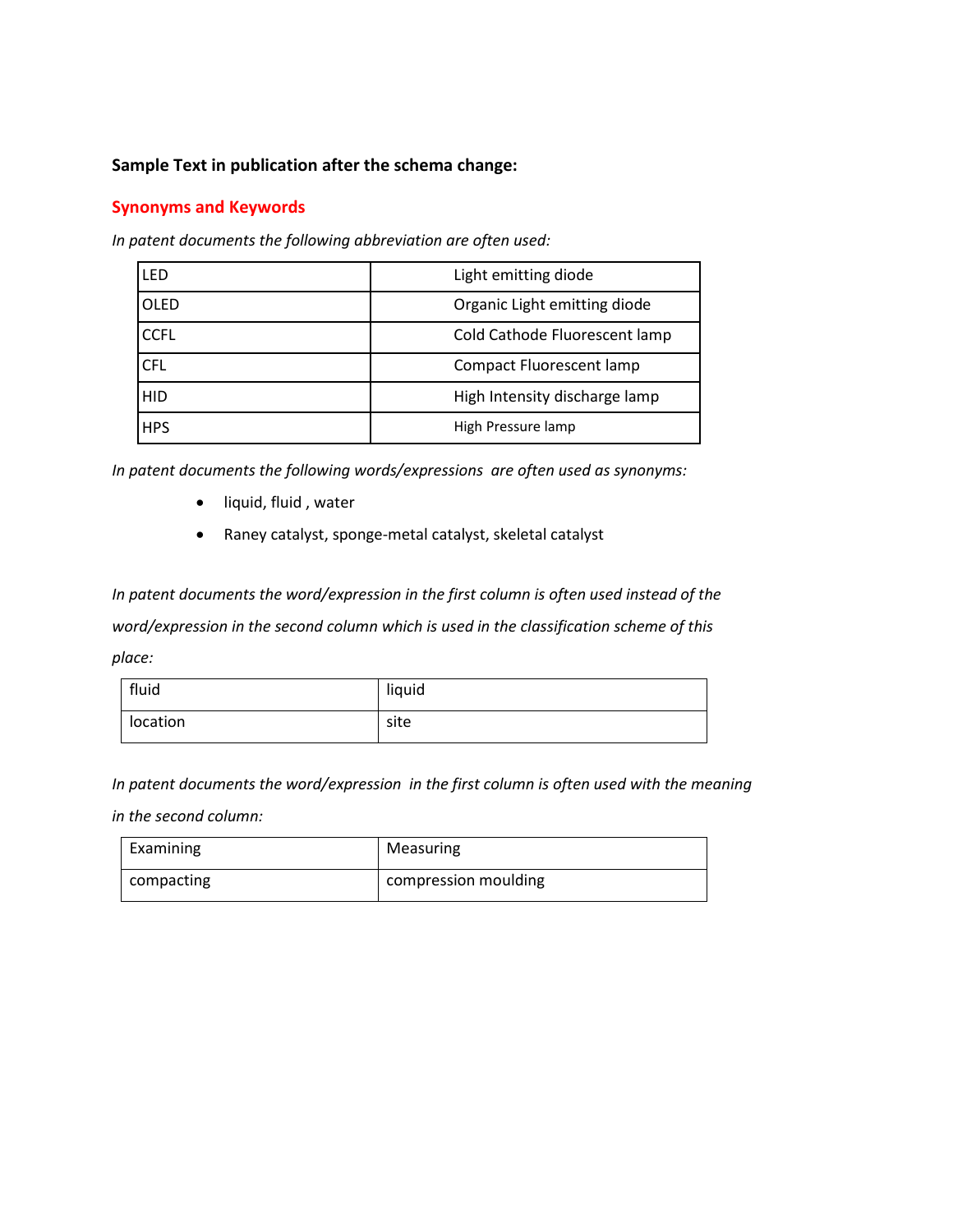# <span id="page-8-0"></span>2.3 Preamble and subheading in definitions

Changed the enumeration of values for @type attribute of paragraph-text element:

- Converted @type="normal" to @type="preamble" and added value "subheading" to @type attribute of paragraph-text element

| Old                                                                                                                                                                                                                                                                                                                                                                          | <b>New</b>                                                                                                                                                                                                                                                                                                                                                                                                                                       |
|------------------------------------------------------------------------------------------------------------------------------------------------------------------------------------------------------------------------------------------------------------------------------------------------------------------------------------------------------------------------------|--------------------------------------------------------------------------------------------------------------------------------------------------------------------------------------------------------------------------------------------------------------------------------------------------------------------------------------------------------------------------------------------------------------------------------------------------|
| $\langle x \rangle$ s: simple Type name = "paragraph-type" ><br><xs:restriction base="xs:string"><br/><xs:enumeration value="body"></xs:enumeration><br/><math>\langle x</math>s: enumeration value = "<b>normal</b>" <math>\rangle</math><br/><math>\langle x \rangle</math>s: restriction<br/><math>\langle x \rangle</math>s:simpleType<math>&gt;</math></xs:restriction> | <xs:simpletype name="paragraph-text-category-&lt;br&gt;type''&gt;&lt;br&gt;&lt;xs:restriction base=" xs:string"=""><br/><xs:enumeration value="body"></xs:enumeration><br/><xs:enumeration value="preamble"></xs:enumeration><br/><math>\langle x \rangle</math> s: enumeration value="subheading" <math>\rangle</math><br/><math>\langle x</math>s: restriction<br/><math>\langle x \rangle</math>s:simpleType<math>&gt;</math></xs:simpletype> |

```
<definition-statement>
   <section-title>Definition statement</section-title>
   <section-body>
     <paragraph-text type="preamble">This subclass/group covers:</paragraph-text>
     <paragraph-text type="body">Lottery games, bingo games, football pools and the like; 
Associated devices and accessories for playing or checking such games.</paragraph-text>
     <paragraph-text type="subheading">Further details of subgroups</paragraph-text>
      <paragraph-text type="body"> <class-ref scheme="cpc">A63F3/0605</class-ref>-<class-ref 
scheme="cpc">A63F3/062</class-ref> cover the type of game: Lottery games (<class-ref 
scheme="cpc">A63F3/0605</class-ref>), lottos (<class-ref scheme="cpc">A63F3/061</class-ref>), 
football pools (<class-ref scheme="cpc">A63F3/0615</class-ref>), bingo games (<class-ref 
scheme="cpc">A63F3/062</class-ref>). <class-ref scheme="cpc">A63F3/0625</class-ref> and 
<class-ref scheme="cpc">A63F3/065</class-ref> cover more precisely the devices for filling-in, 
checking, the tickets and accessories therefor.</paragraph-text>
   </section-body>
</definition-statement>
```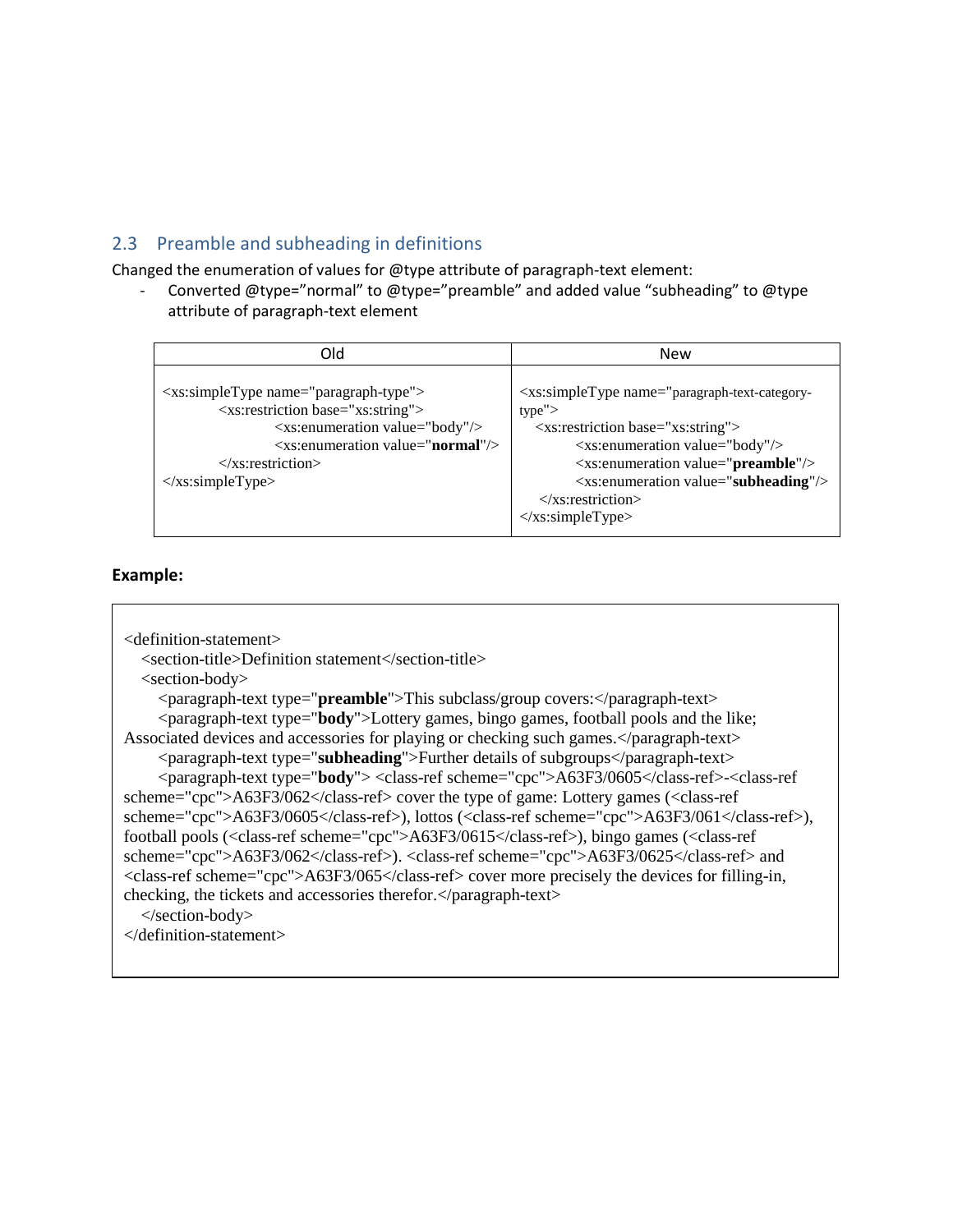# <span id="page-9-0"></span>3 Changes to CPC scheme schema

# <span id="page-9-1"></span>3.1 Added table element in note-paragraph

Through future scheme releases, pre element will be replaced with table element

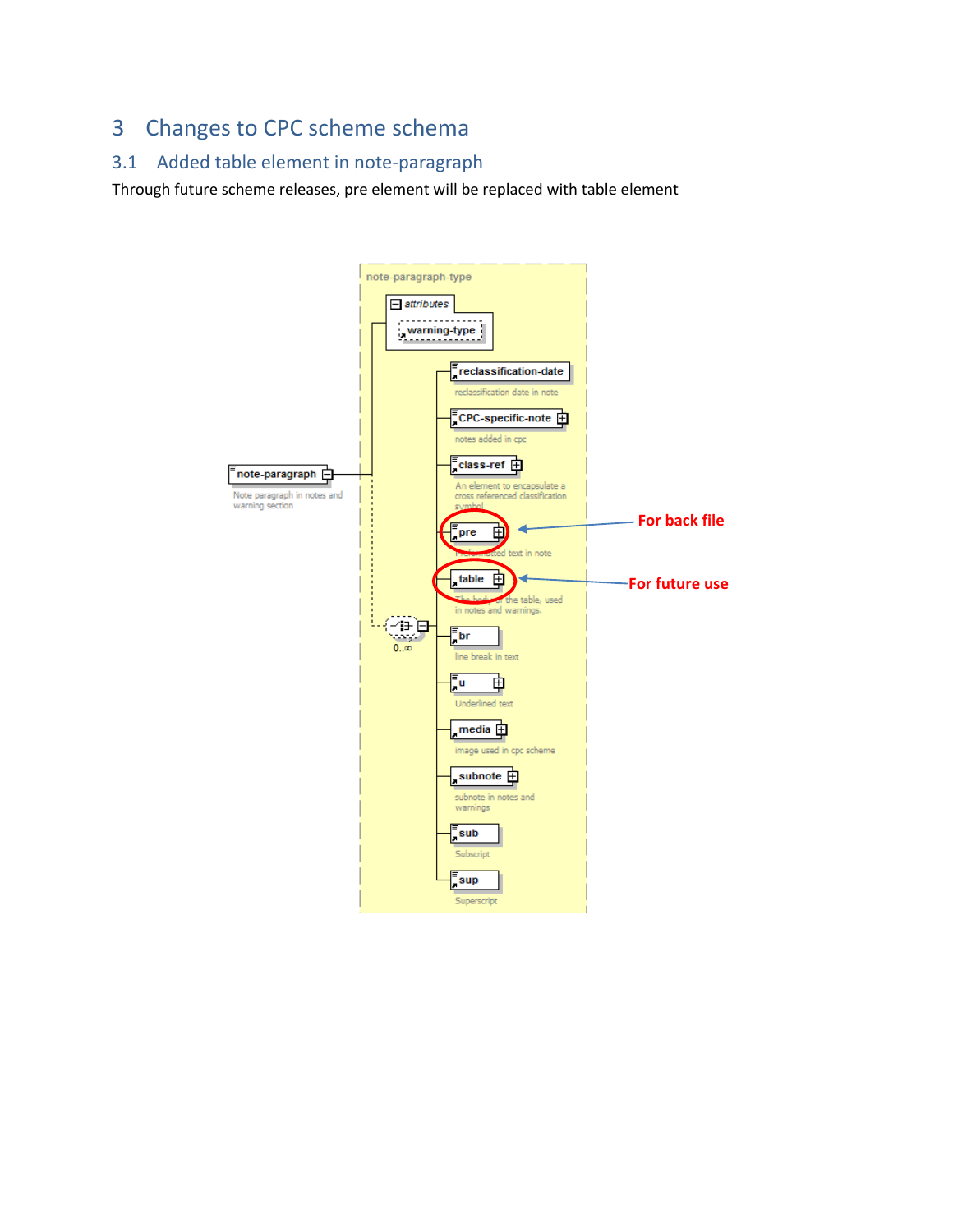

| <note type="warning"></note>                                                                               |
|------------------------------------------------------------------------------------------------------------|
| <note-paragraph warning-type="ipc-not-used"> The following IPC groups are not used in the</note-paragraph> |
| CPC system. Subject matter covered by these groups is classified in the following CPC groups:              |
| <table></table>                                                                                            |
|                                                                                                            |
| $<$ row $>$                                                                                                |
| <entry></entry>                                                                                            |
| <class-ref scheme="ipc">A01B69/04</class-ref>                                                              |
| $\langle$ entry $\rangle$                                                                                  |
| <entry> covered by </entry>                                                                                |
| <entry></entry>                                                                                            |
| <class-ref scheme="cpc">A01B69/008</class-ref>                                                             |
| $\langle$ entry $\rangle$                                                                                  |
| $<$ row $>$                                                                                                |
| $<$ row $>$                                                                                                |
|                                                                                                            |
| <entry></entry>                                                                                            |
| <class-ref scheme="ipc">A01B69/06</class-ref>                                                              |
| $\langle$ entry $\rangle$                                                                                  |
| $\leq$ entry> covered by $\leq$ /entry>                                                                    |
| <entry></entry>                                                                                            |
| <class-ref scheme="cpc">A01B69/005</class-ref>                                                             |
|                                                                                                            |
| $\langle$ entry $\rangle$                                                                                  |
| $<$ /row>                                                                                                  |
|                                                                                                            |

| $\langle$ note-paragraph $>$ |
| $\langle$  note  $>$ |
|  |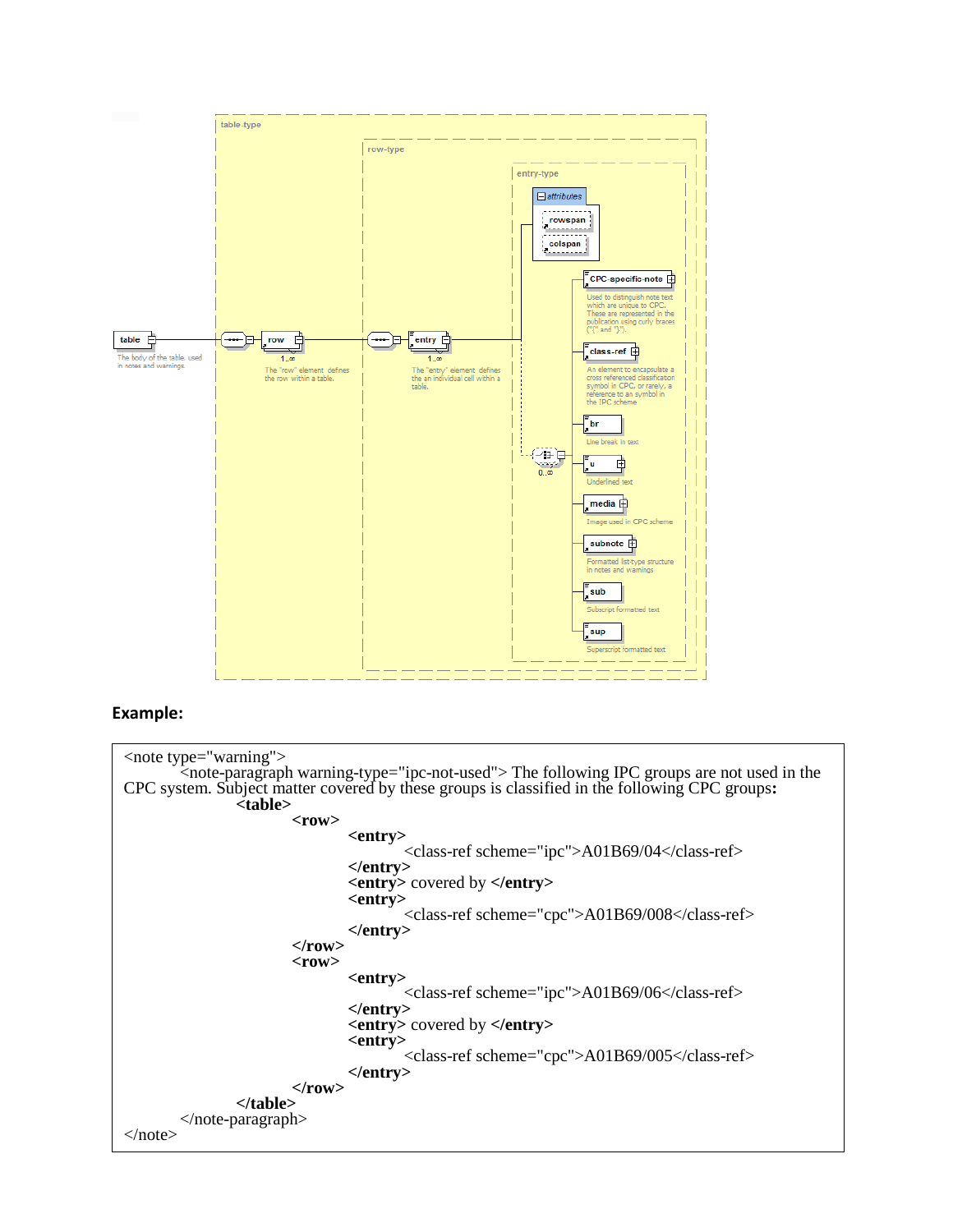# <span id="page-11-0"></span>3.2 Add reclassification-date element for frozen warnings

Added optional element reclassification-date to note-paragraph



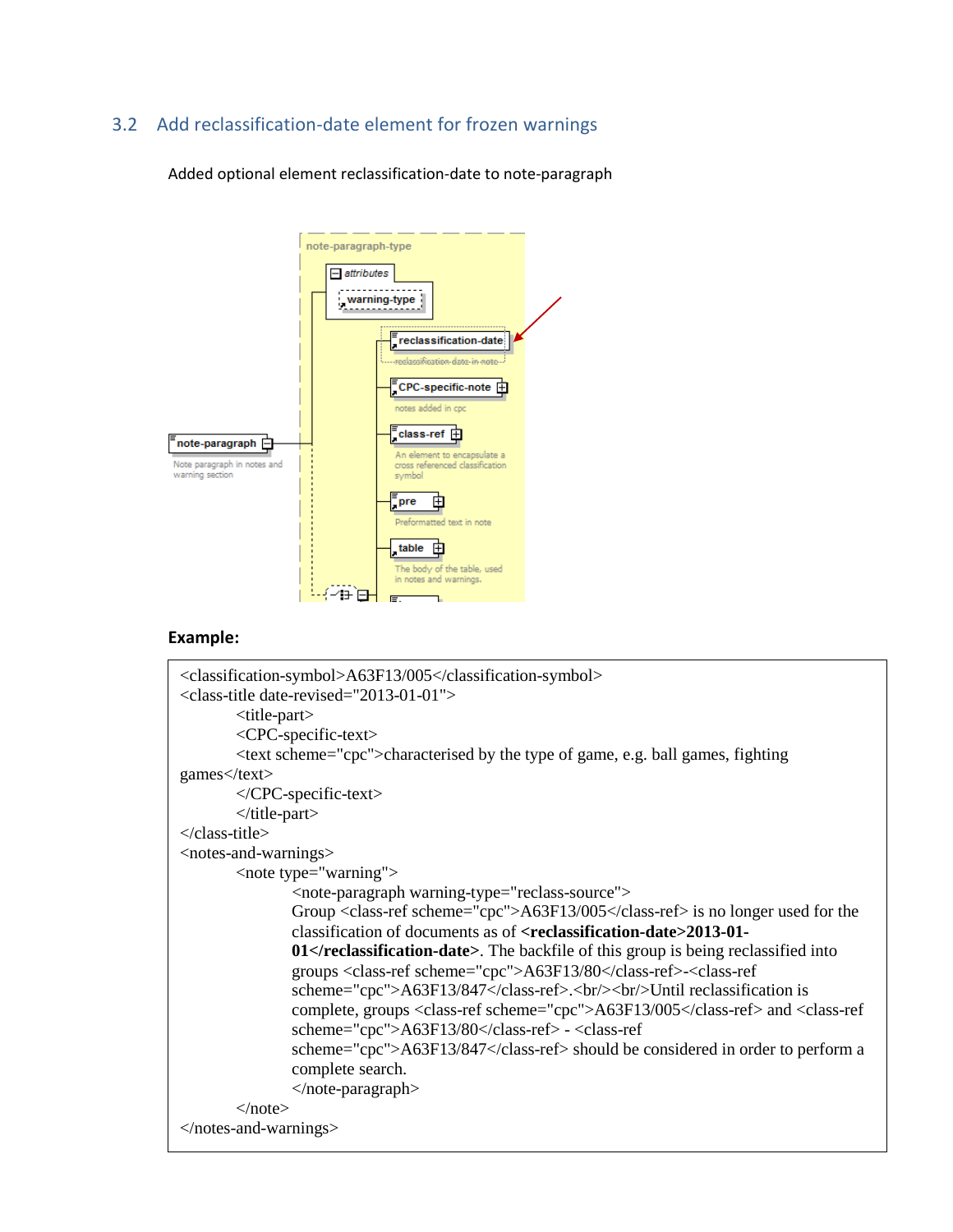# <span id="page-12-0"></span>3.3 Add two new optional attributes related to Combination set

Added two new optional attribute to classification item:

@**c-set-base-allowed**: Used to indicate if the symbol is allowed for allocation as the first symbol in a combination set (rank 1)

@**c-set-subsequent-allowed:** Used to indicate if the symbol is allowed for allocation as a subsequent symbol in a combination set (rank 2 and further)

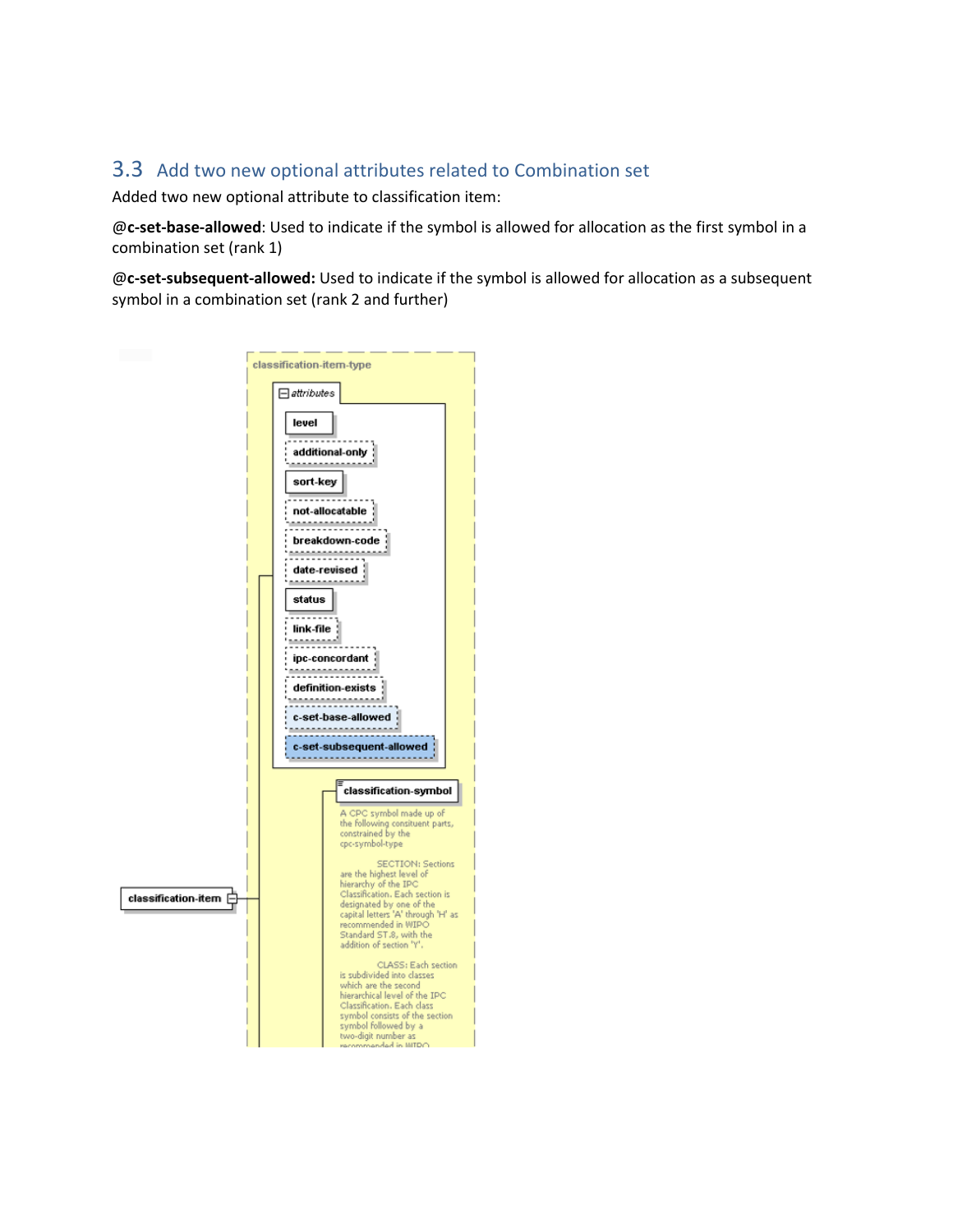<classification-item breakdown-code="true" not-allocatable="false" level="9" additional-only="true" sort-key="A63F300/8017" definition-exists="true" ipcconcordant="CPCONLY" **c-set-base-allowed="false" c-set-subsequentallowed="true"** date-revised="2013-01-01" status="published"><classificationsymbol>A63F2300/8017</classification-symbol><class-title date-revised="2013-01- 01"><title-part><text>Driving on land or water</text></title-part><titlepart><text>Flying</text></title-part></class-title></classification-item>

# <span id="page-13-0"></span>3.4 Scheme schema Technical clean up

After detailed analysis of entire CPC Scheme xml data and schema, we have conducted following technical schema cleanup to make the schema more consistent with the XML data and remove redundant XML data. While the majority of the changes do not have an impact on the XML data, several changes will require a one-time data conversion.

### <span id="page-13-1"></span>3.4.1 Restructure of markup type

1. Removed attribute @scheme from markup. Our analysis showed that this attribute was either not used or misused in the scheme XML files. **(has impact on XML instances, require one time removal of un-necessary attribute)**

| hlO                                                                                                                                                                                                                                                                                       | <b>New</b>                                                                                                                                                                                                                                                 |
|-------------------------------------------------------------------------------------------------------------------------------------------------------------------------------------------------------------------------------------------------------------------------------------------|------------------------------------------------------------------------------------------------------------------------------------------------------------------------------------------------------------------------------------------------------------|
| <class-title date-revised="2013-01-01"><title-<br>part&gt;<text scheme="ipc">without alternating<br/>possibility, </text><cpc-specific-text><text<br>scheme="cpc"&gt;e.g. with rotary counters<br/>provided with scraperstext&gt;</text<br></cpc-specific-text></title-<br></class-title> | <class-title date-revised="2013-01-01"><title-<br>part&gt;<text>without alternating possibility,<br/></text><cpc-specific-text><text>e.g. with<br/>rotary counters provided with<br/>scrapers</text></cpc-specific-text></title-<br>part&gt;</class-title> |
|                                                                                                                                                                                                                                                                                           |                                                                                                                                                                                                                                                            |

- 2. To separate title specific content from notes and warning specific elements, "markup" complex type was split into markup and note-paragraph-type (**No impact on XML instance**)
- 3. Removed un-used element p, class-transfers, link elements **(no impact on XML instance)**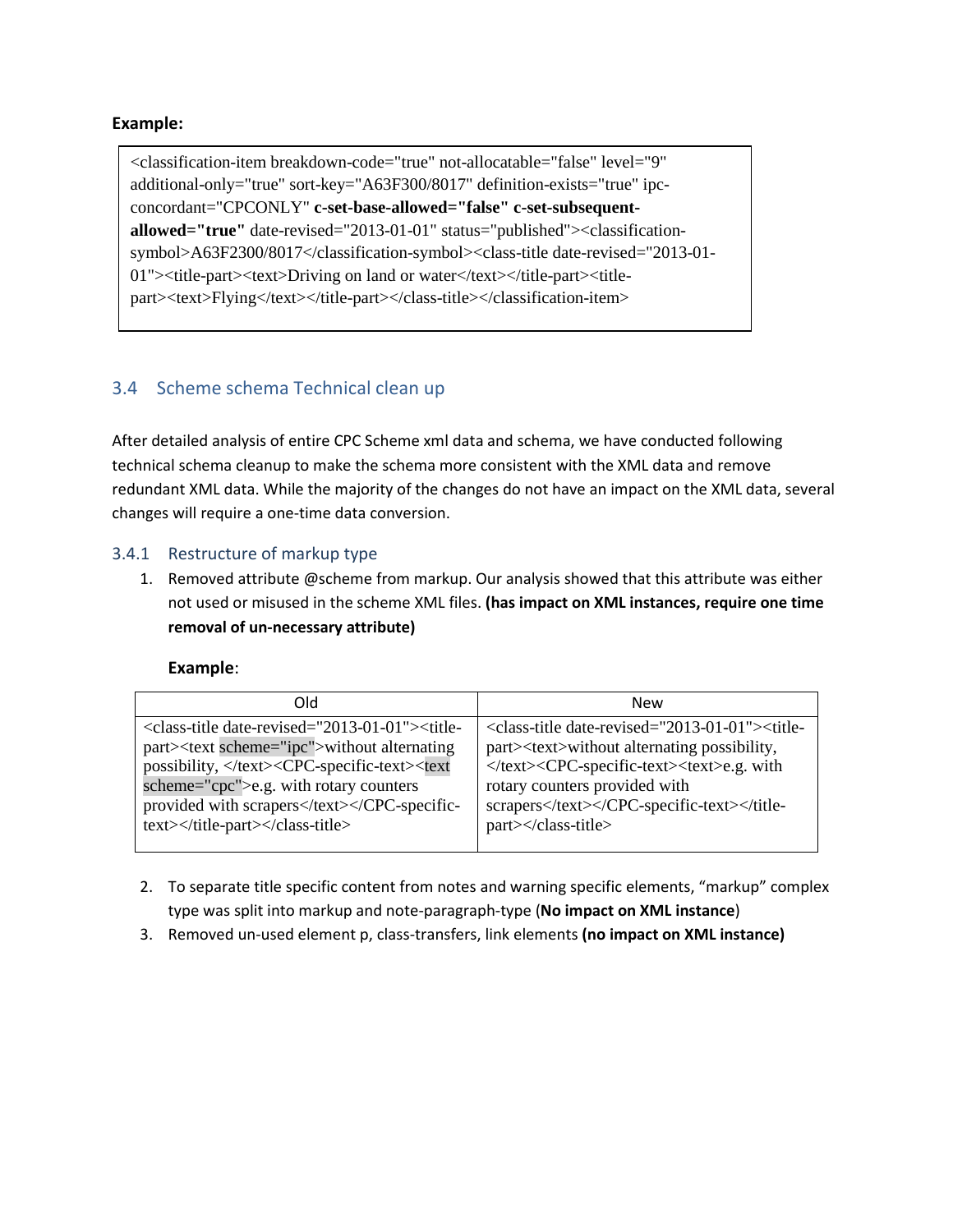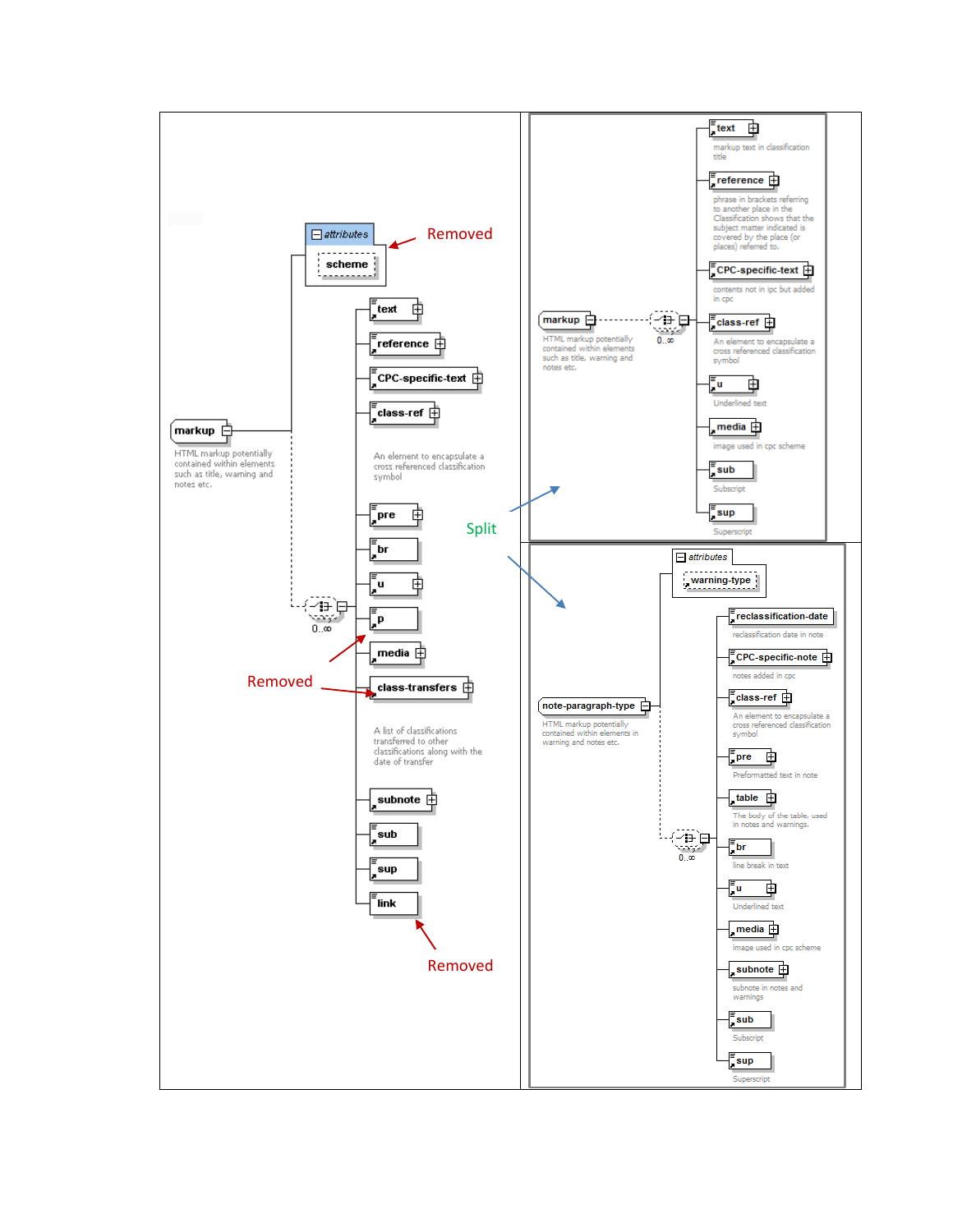<span id="page-15-0"></span>3.4.2 Rename cpc-specific-text inside notes-and-warnings to cpc-specific-note This change has Impact on XML instance, which requires one time conversion



### **Example:**

<note type="note"><note-paragraph>Subject matter classified in groups <class-ref scheme="cpc">A23J3/22</class-ref> to <class-ref scheme="cpc">A23J3/28</class-ref> is also classified in groups <class-ref scheme="cpc">A23J3/04</class-ref> to <class-ref scheme="cpc">A23J3/20</class-ref>, if the nature of the protein is of interest **<CPC-specificnote>**except if subgroups <class-ref scheme="cpc">A23J3/22</class-ref> to <class-ref scheme="cpc">A23J3/28</class-ref> already provide for this subject matter**</CPC-specificnote>**</note-paragraph></note>